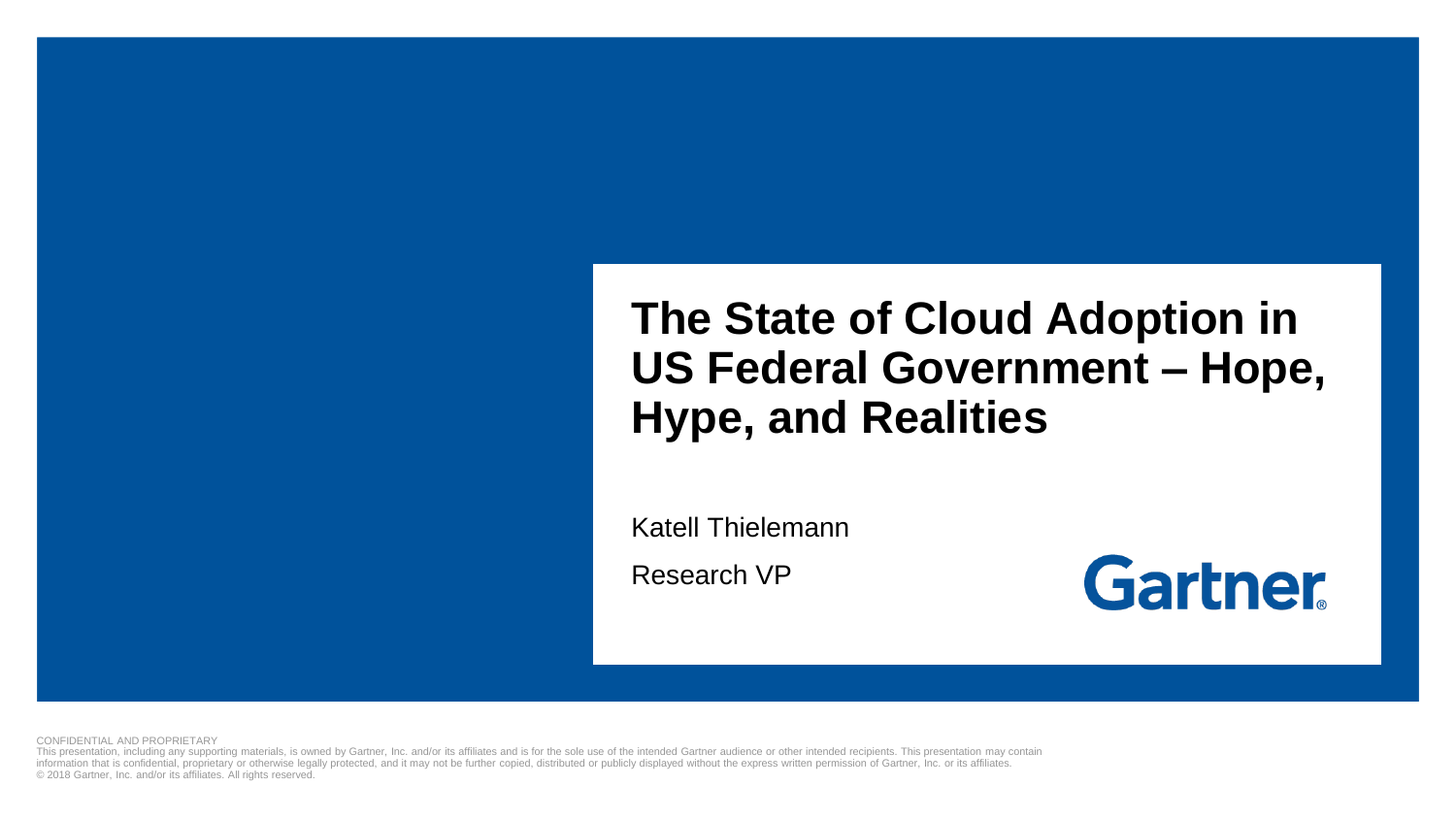#### **The Great Federal Government Balancing Act**



SPA: By 2019, over 30% of technology providers' new software investments will shift from cloud-first to cloud-only.

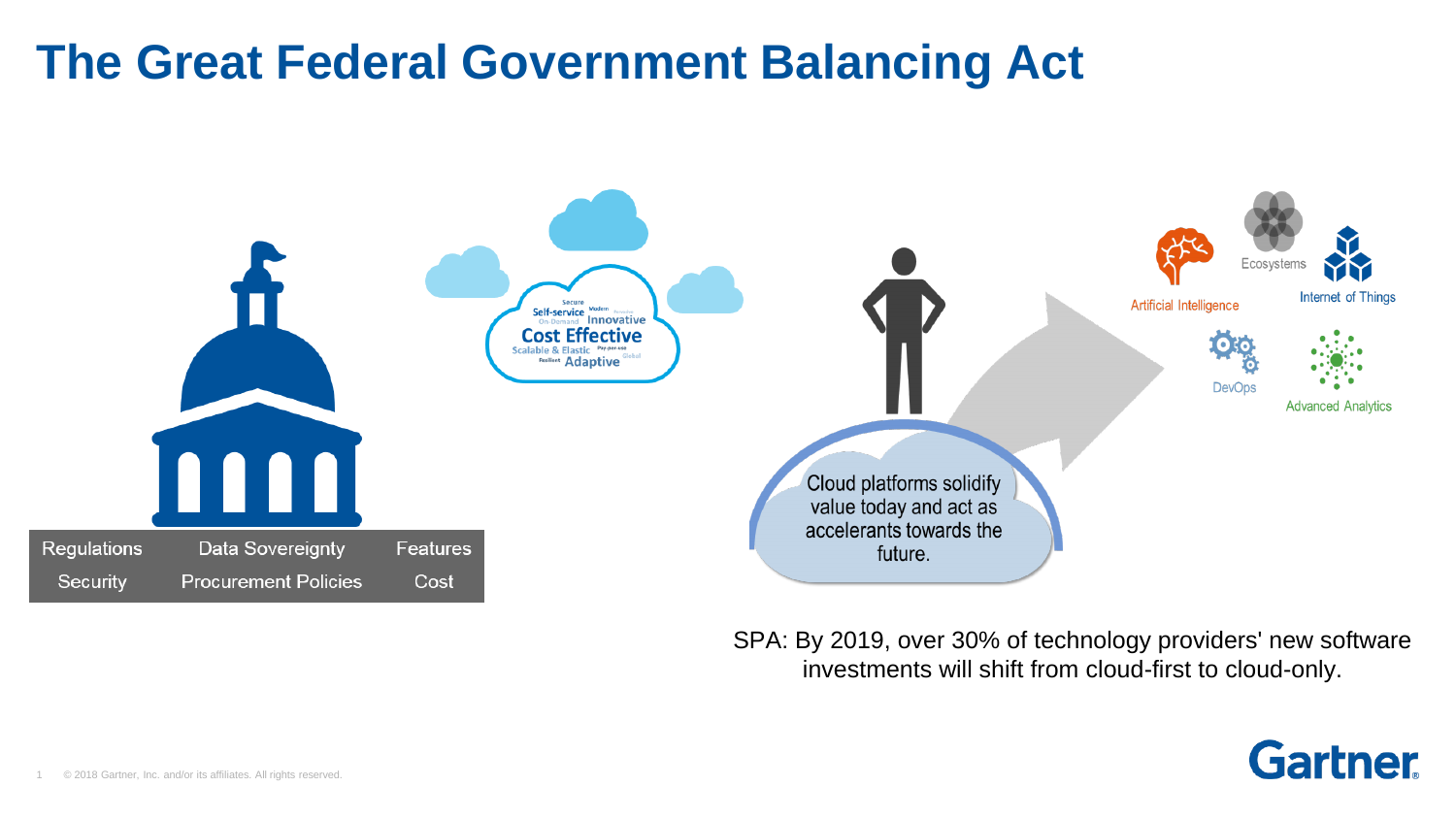#### **The Federal Cloud Inflection Point is Finally Here**

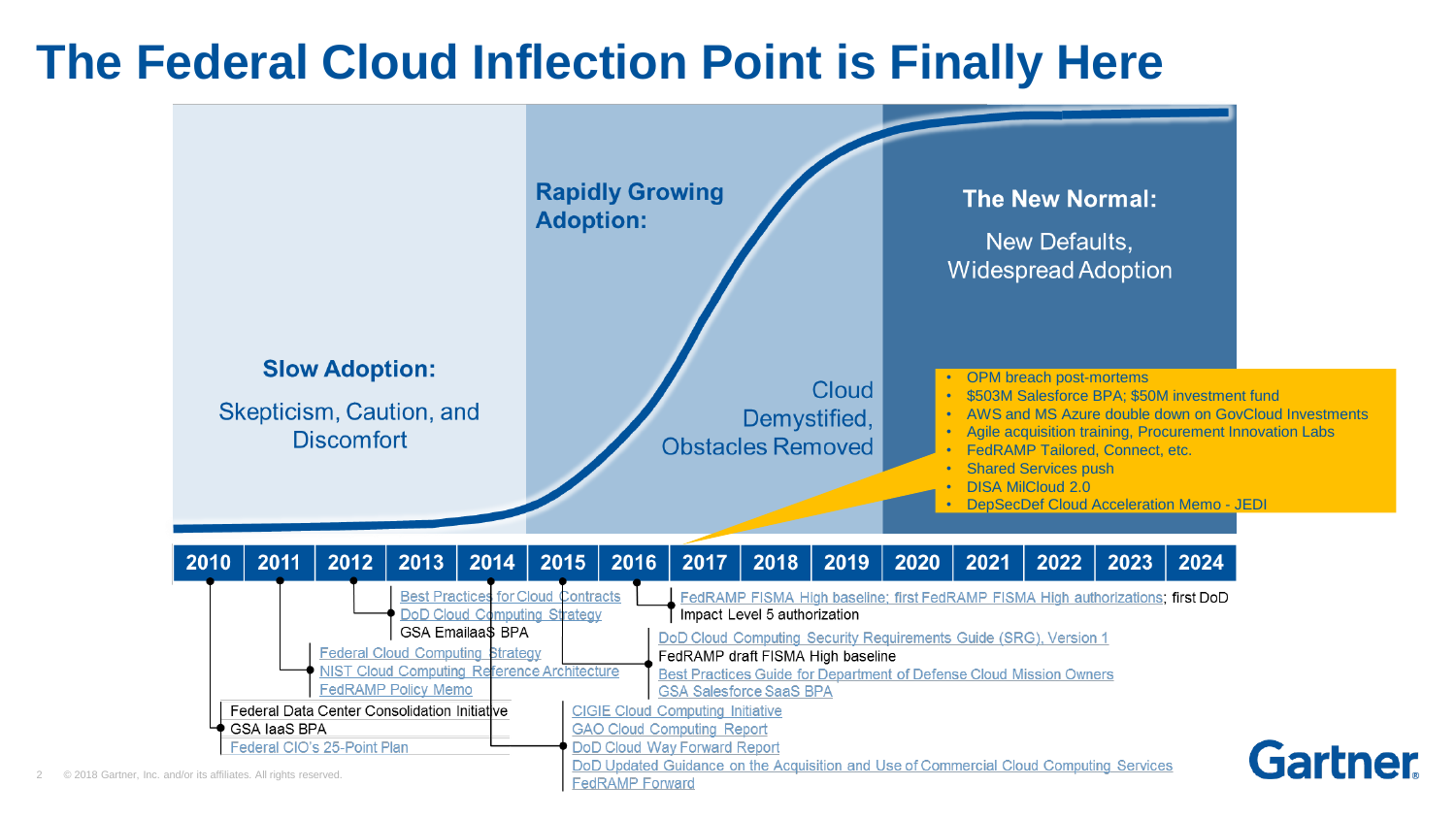#### **2018 Gartner CIO Survey**

#### **Technologies Most Crucial to Achieving Agencies' Missions**

| Rank           | U.S. Federal ( $n = 55$ )                    |     | Total ( $n = 2, 834$ )                    |
|----------------|----------------------------------------------|-----|-------------------------------------------|
| 1              | Cloud services/solutions                     | 35% | 26%<br><b>BI/analytics</b>                |
| 2              | <b>BI/analytics</b>                          | 15% | Digitalization/digital marketing<br>14%   |
| 3              | Infrastructure/data center                   | 11% | Cloud services/solutions<br>10%           |
| 4              | Mobility/mobile applications                 | 9%  | 6%<br>Mobility/mobile applications        |
| 5              | Networking, voice and data<br>communications | 7%  | 6%<br>Internet of things                  |
| 6              | Virtualization                               | 7%  | Customer relationship<br>5%<br>management |
| $\overline{7}$ | Security and risk                            | 5%  | 5%<br>Artificial intelligence             |
| 8              | Industry specific solutions                  | 4%  | 5%<br>Enterprise resource planning        |
| 9              | Internet of things                           | 4%  | Infrastructure/data center<br>5%          |
| 10             | Integration/interoperability                 | 4%  | Automation<br>4%                          |
|                | Percentage of respondents                    |     |                                           |

Base: All answering, excludes DK, n varies by segment

Showing the 10 most common answers per segment, coded open-text responses

Which technology area do you think is most important to helping your business differentiate and win?/is most crucial to achieving your organization's mission? ID: 123456

© 2017 Gartner, Inc.

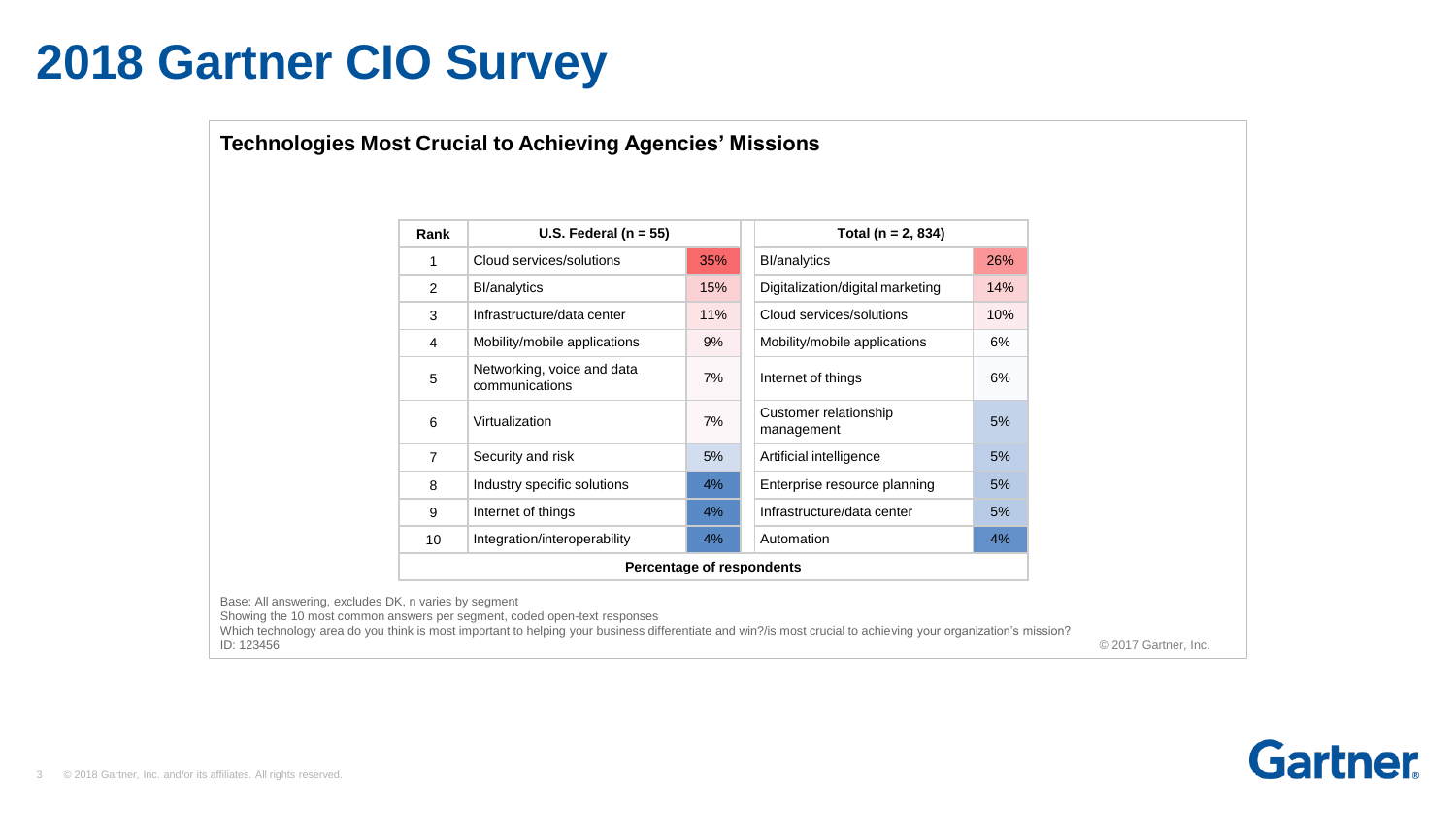#### **2018 Gartner CIO Survey**

#### Top Technology Areas Attracting Spending or Suffering Cuts

Top 10 Areas Attracting New Spending

Top 10 Areas Suffering Spending Cuts

| Rank           | U.S. Federal ( $n = 53$ )                    |                                  | Rank           | U.S. Federal ( $n = 48$ )           |     |  |
|----------------|----------------------------------------------|----------------------------------|----------------|-------------------------------------|-----|--|
| 1              | Cloud services/solutions                     | 28%                              | 1              | Infrastructure and data center      | 29% |  |
| $\overline{2}$ | Cybersecurity/information security           | 23%                              | $\overline{2}$ | Legacy systems                      | 15% |  |
| 3              | Bl/analytics                                 | 17%                              | 3              | Hosting services/server             | 8%  |  |
| 4              | Infrastructure and data center               | 13%                              | 4              | People/talent management            | 6%  |  |
| 5              | Virtualization                               | 8%                               | 5              | None                                | 6%  |  |
| 6              | Networking, voice and data<br>communications | 6%                               | 6              | Cloud services/solutions            | 4%  |  |
| $\overline{7}$ | Legacy modernization                         | 6%                               | $\overline{7}$ | Software development or<br>upgrades | 4%  |  |
| 8              | System/process automation                    | 6%                               | 8              | Desktop refresh/upgrade             | 4%  |  |
| 9              | Data management                              | 6%                               | 9              | Contact center                      | 4%  |  |
| 10             | Mobility and mobility applications           | 4%                               | 10             | Communication/connectivity          | 4%  |  |
|                |                                              | <b>Percentage of Respondents</b> |                |                                     |     |  |

What are the technology areas where your organization will be reducing funding by the highest amount in

2018 compared to 2017? ID: 341393

© 2018 Gartner, Inc.

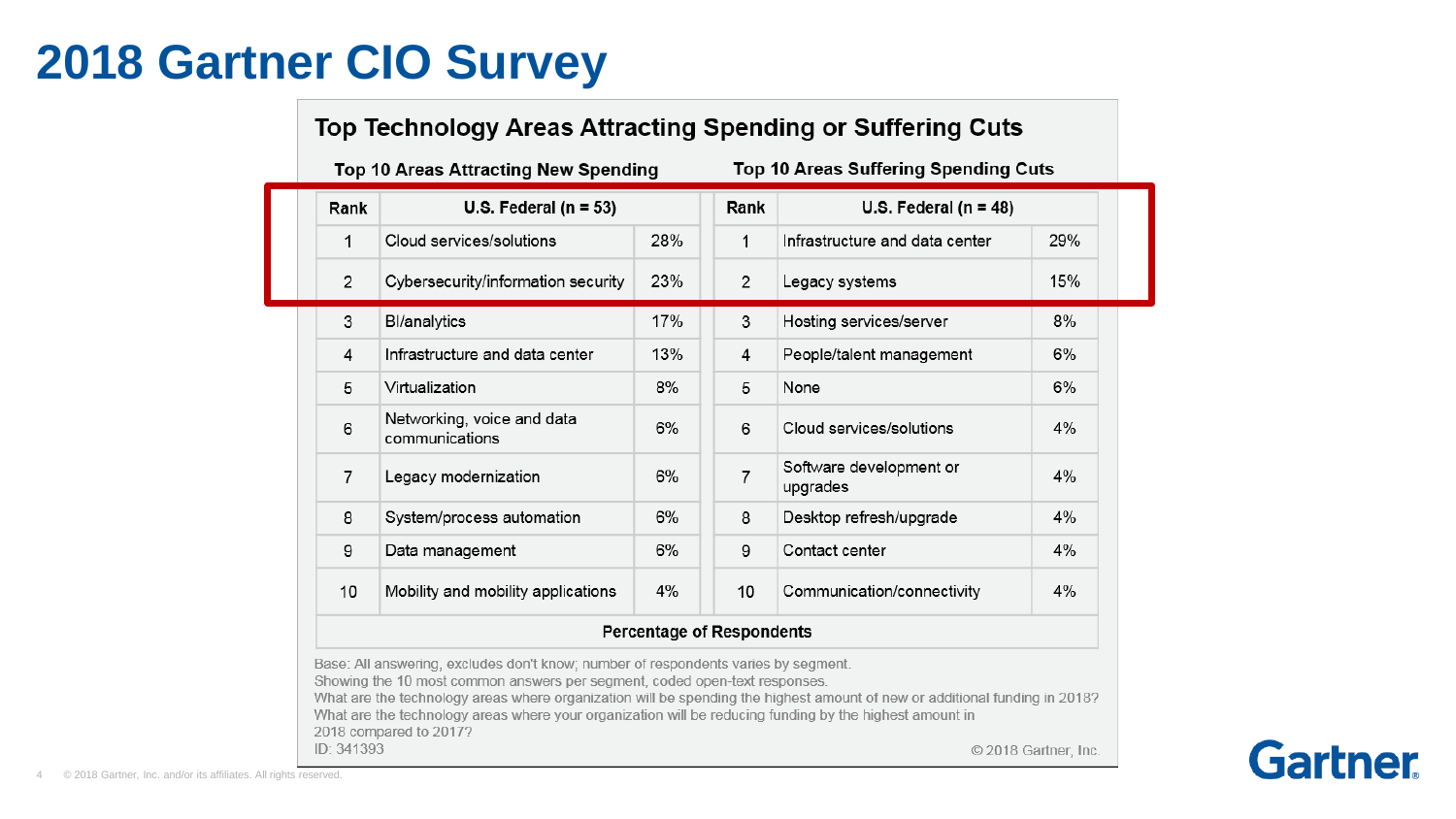# **2018 "Top of Mind" Topics**

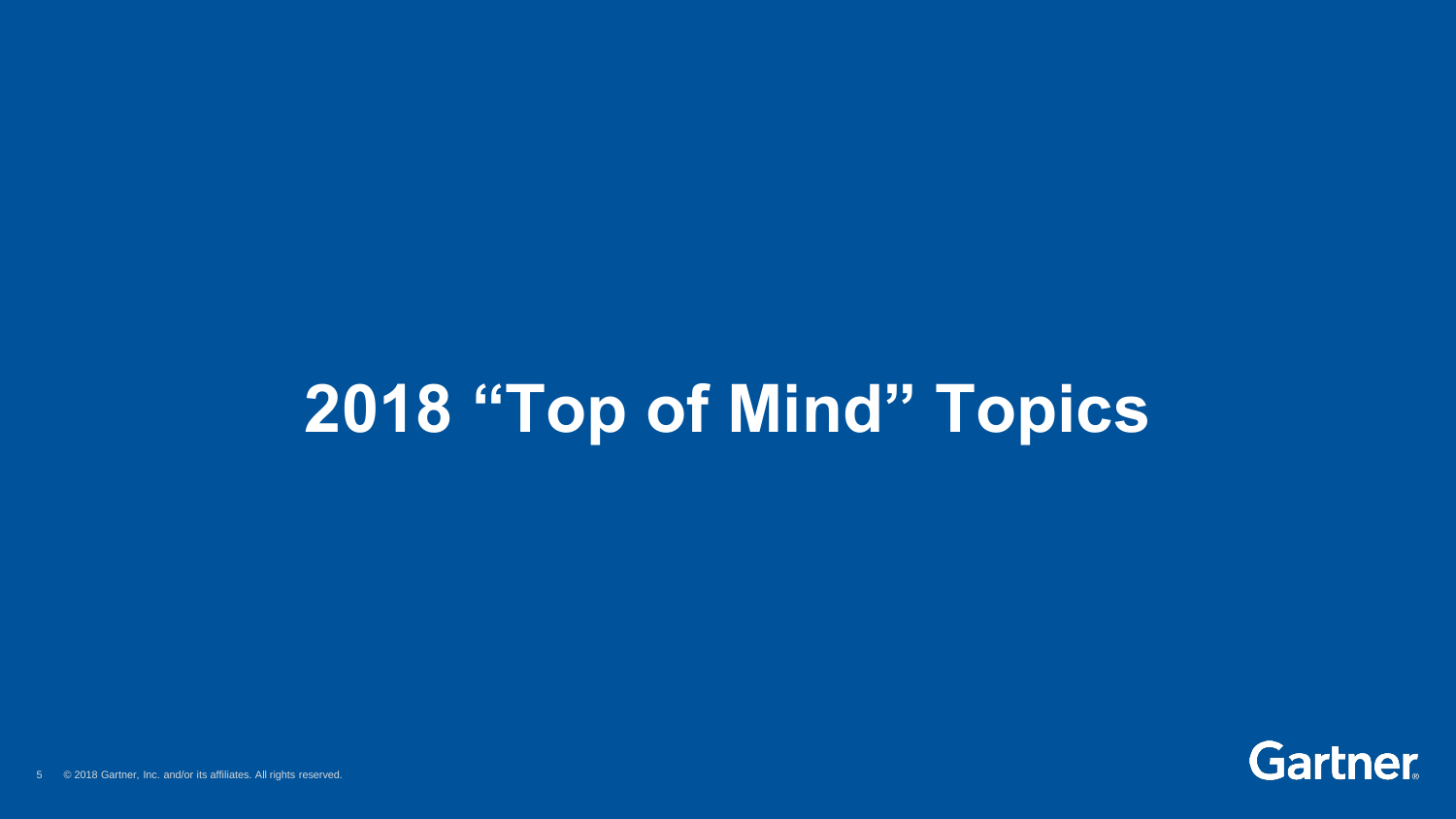# **Cloud Strategy ≠ "The Boss Said So"**

- Too few leaders understand what "Cloud" really means
- Not everything can or should move to Cloud environments
- Which "cloud" and "how cloudy"?
	- five essential characteristics
	- three service models
	- four deployment models
	- Rehost? Refactor? Re-architect? Rebuild? Replace? Re-imagine?
- Strategy is hard; Execution is harder
- $\triangleright$  Mission outcomes, the only True North



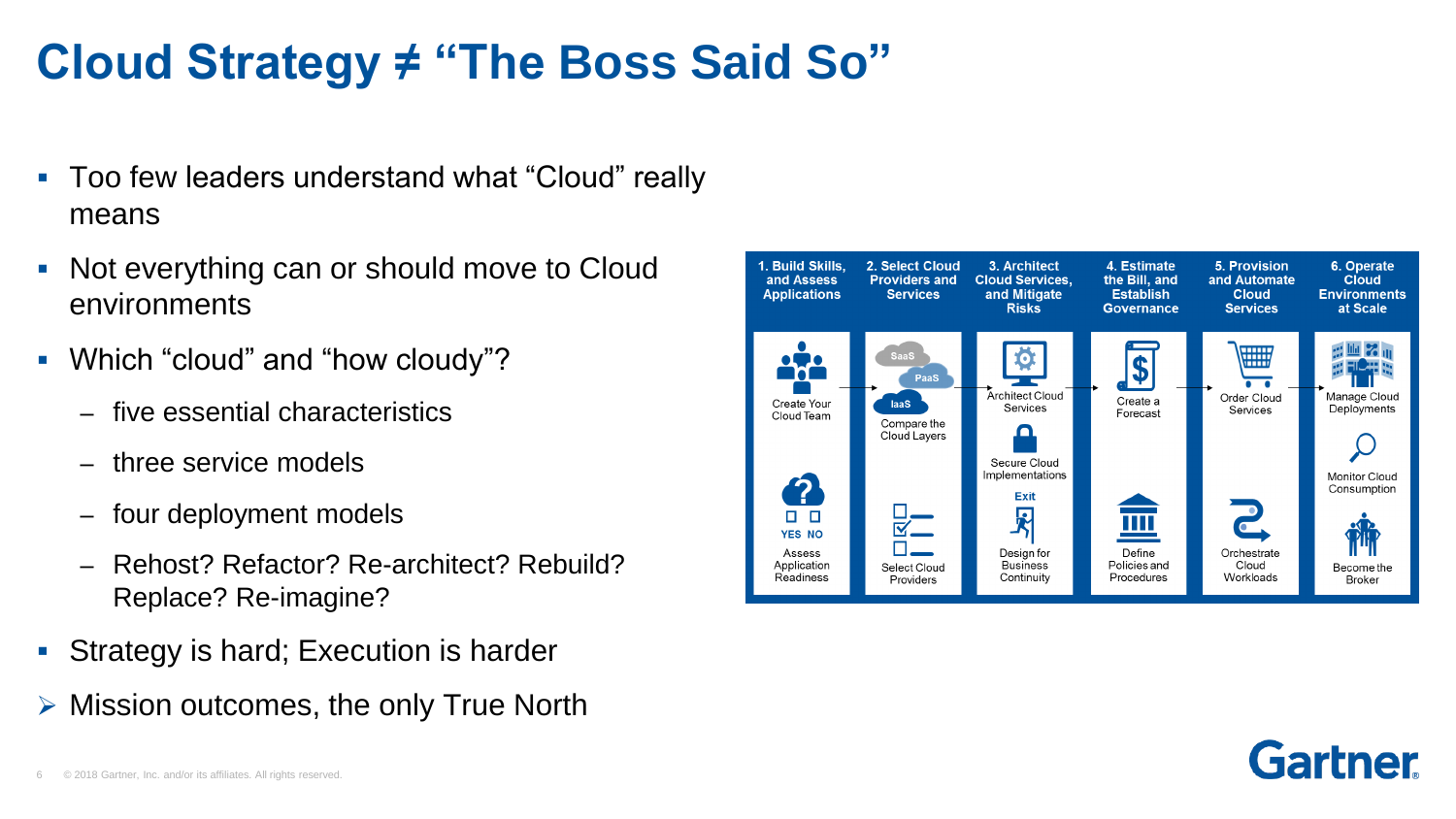## **Security OF the Cloud ≠ Security IN the Cloud**

- FedRAMP maturing, but ... Configuration errors? Data governance?
- Shared responsibility models different in IaaS, PaaS, SaaS
- TIC and CAP challenges
- New tools/services continually emerging
	- AWS buys Sqrrl
	- Cloud Access Security Brokers (CASB) enter federal space
- Cloud challenges traditional perimeter security thinking
- Focus should be on all facets of Risk



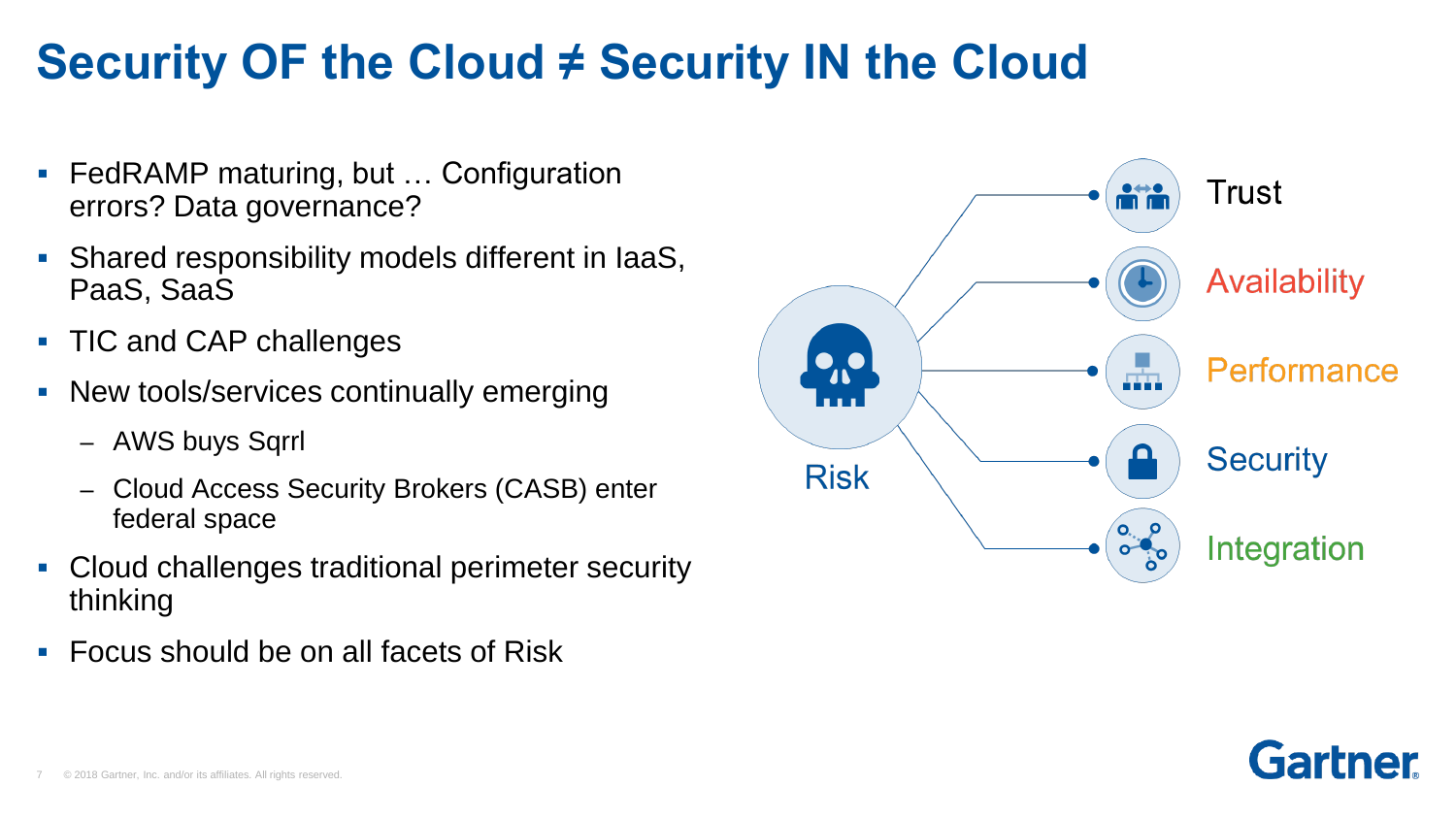## **How much \$ Will I Save?**

- Mission outcomes often > cost savings
- While compute and storage is cheap, migration, maintenance and upgrade services can be costly
- Elasticity cuts both ways
	- Usage increases => Costs increase
- New procurement paradigms are needed
- **Governance and tight spend management is** key



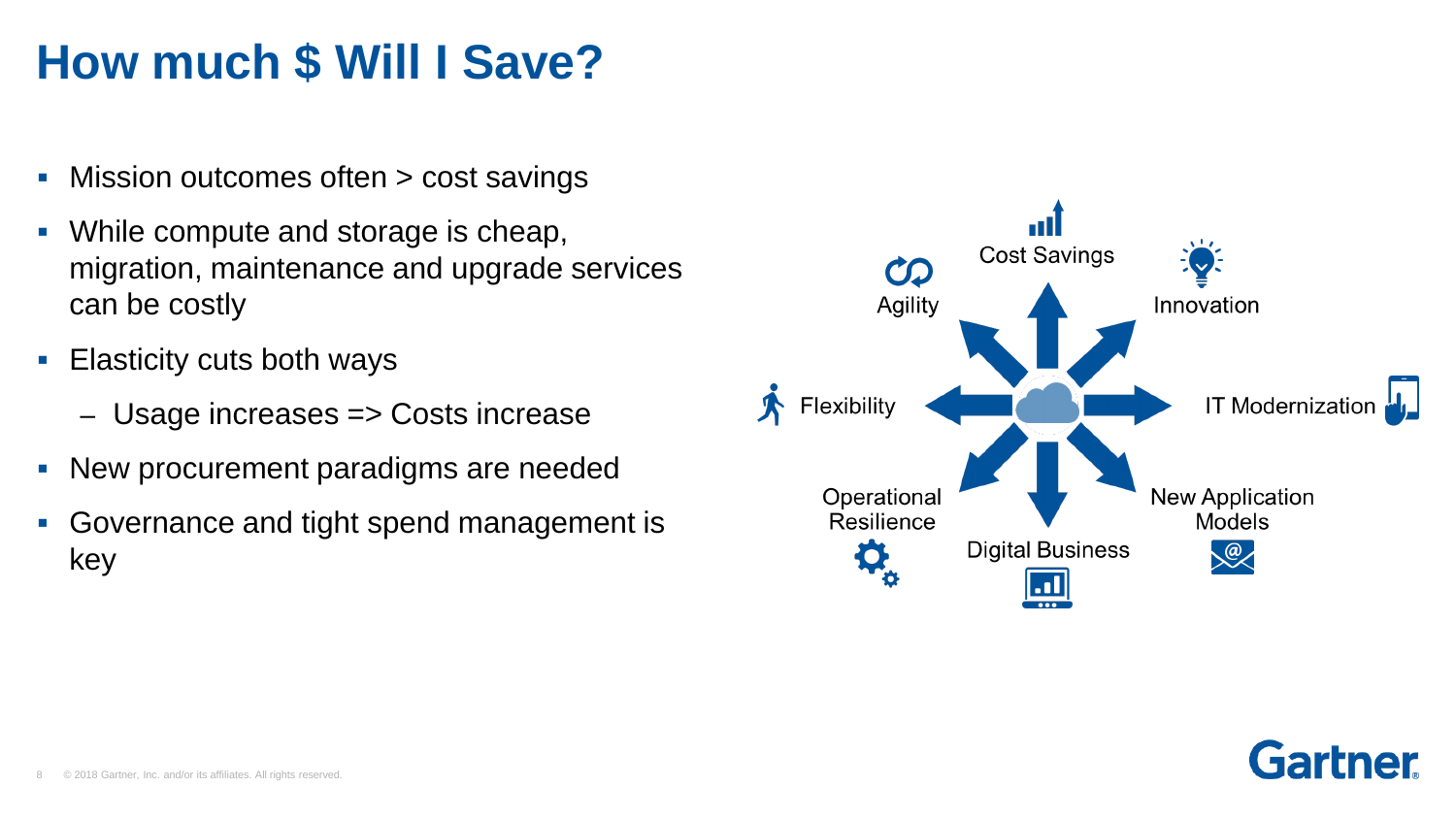# **Competitive Landscape**

- Convergence in GovClouds BUT The Future will be **Hybrid**
- Conscious trade-offs are key
	- Specialization versus breadth, depth, innovation
- FedRAMP list keeps growing
- Explosion of Ecosystem Vendors
	- SaaS Marketplaces + Services: Cloud Migration, Disaster recovery, Application Management and Support, Consulting, Brokerage/multi cloud management, Managed Services offerings, Network, Security, Governance
- Small business goals aren't going away
- Every Cloud move MUST include an Exit Strategy



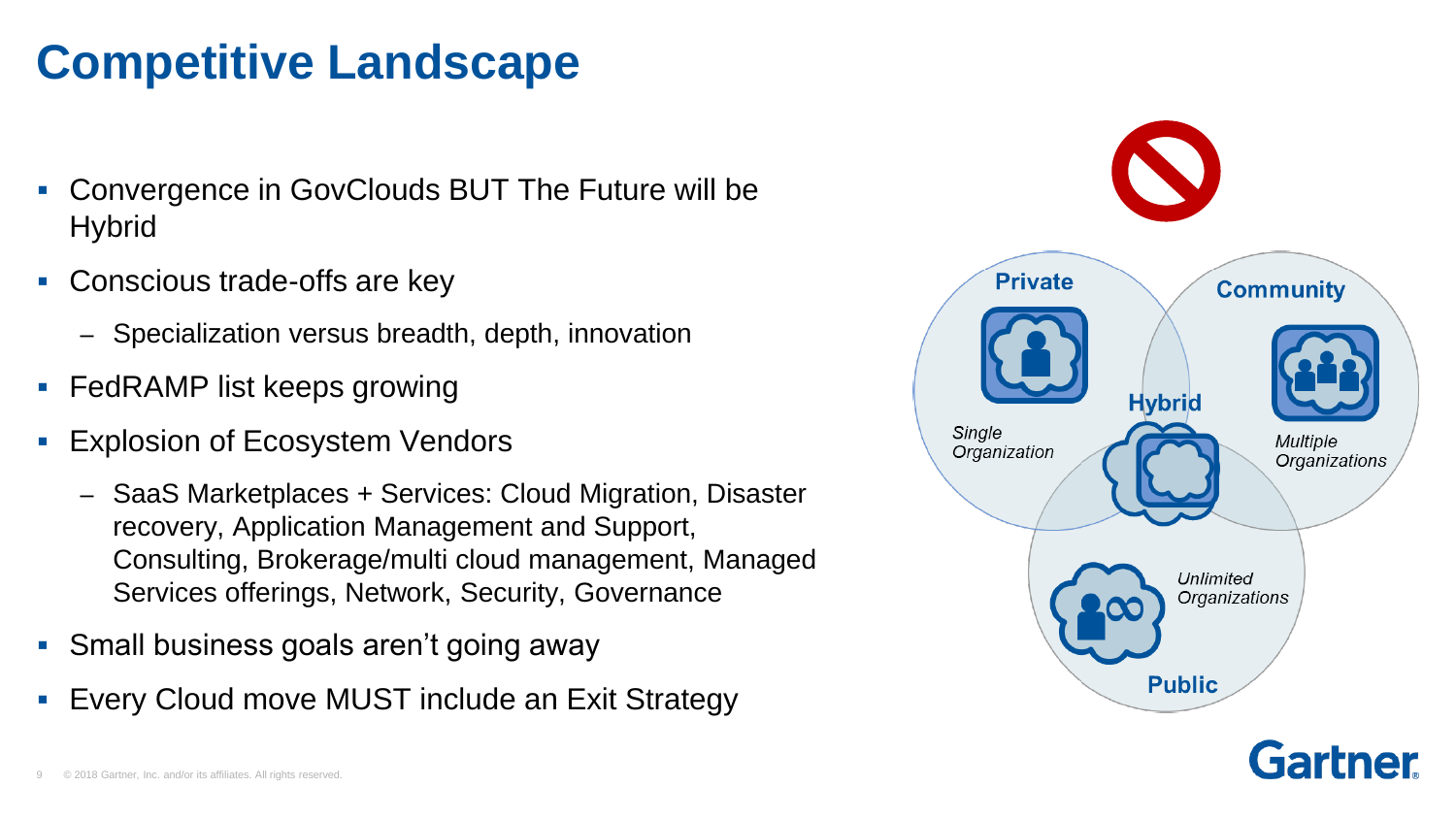# **Why Do I Get the Feeling this is Bigger than Technology?**

- It's a different way of THINKING
- It's a different BUSINESS MODEL
- Culture remains the biggest issue
	- From Command and control to Agility and Innovation
	- From Serial Requirements Development to Iterative Prototyping
	- Continuing debate between centralization and mission effectiveness
- Acute talent gap continues
- Beware the Walking Dead in Agencies … and Industry!



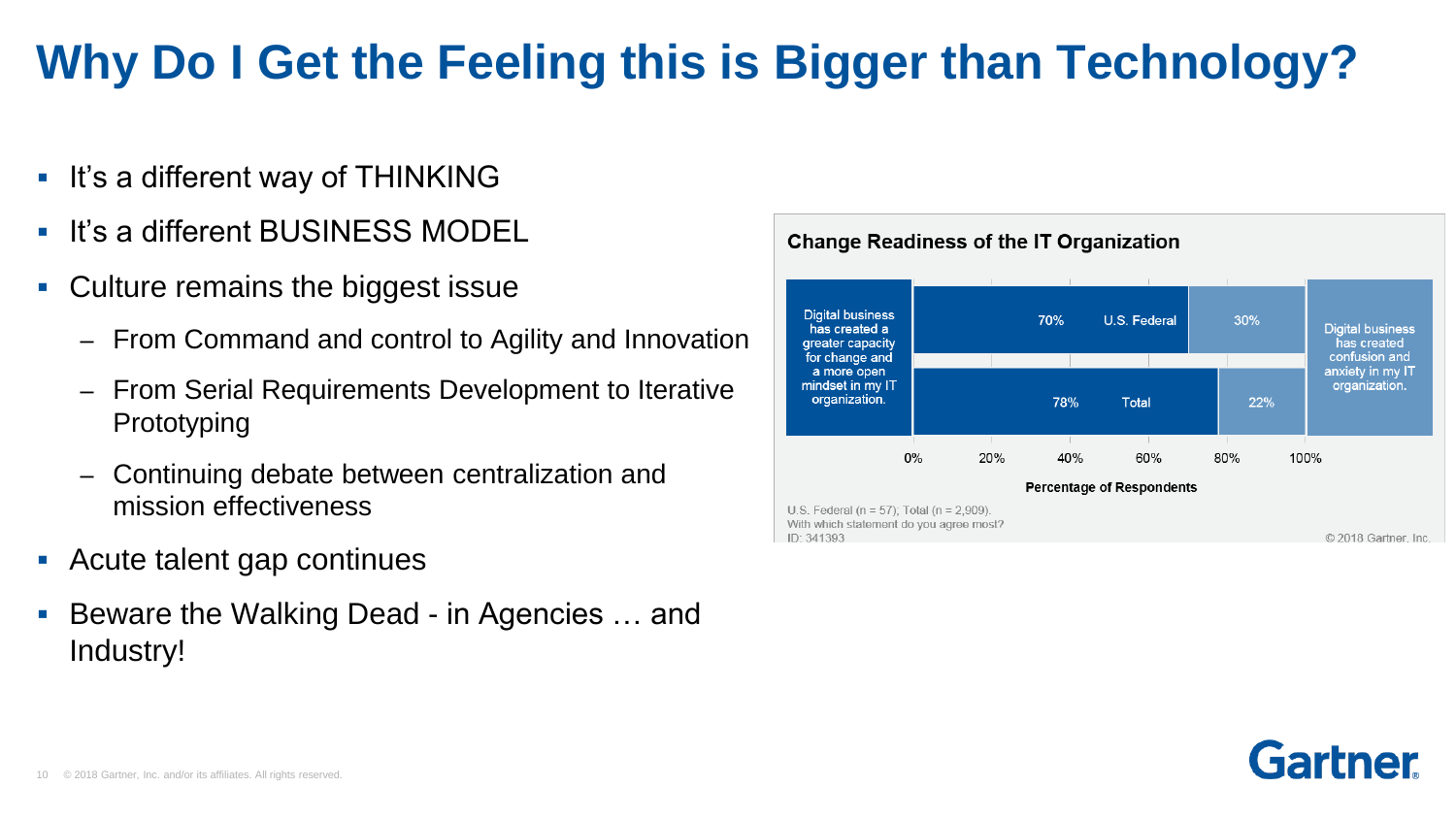#### **The Way Ahead – Alignment Helps with Momentum**

#### **Legislative**

- DATA Act (financial transparency)
- FITARA (CIO role)
- MEGABYTE (Software)
- PMIAA (Project Management)
- NDAA

Changes in DoD Roles New Procurement Mandates

• MGT Act (IT Modernization) Plans already developed

#### **Executive**

- WH Office of American Innovation & American Technology **Council**
- OMB Reorganization Memo
- Cybersecurity Executive Order
- IT Modernization Report
- DepSecDef Cloud Acceleration Memo
- 2019 Budget requests
- New Federal CIO/GSA Partnership/MGT Act implementation

**2019 and beyond Budget Requests and IT Spend Priorities**

#### **New Mindset: Modernization Presents Risks, but Failure to Modernize Presents Much Bigger Risks – get moving!**